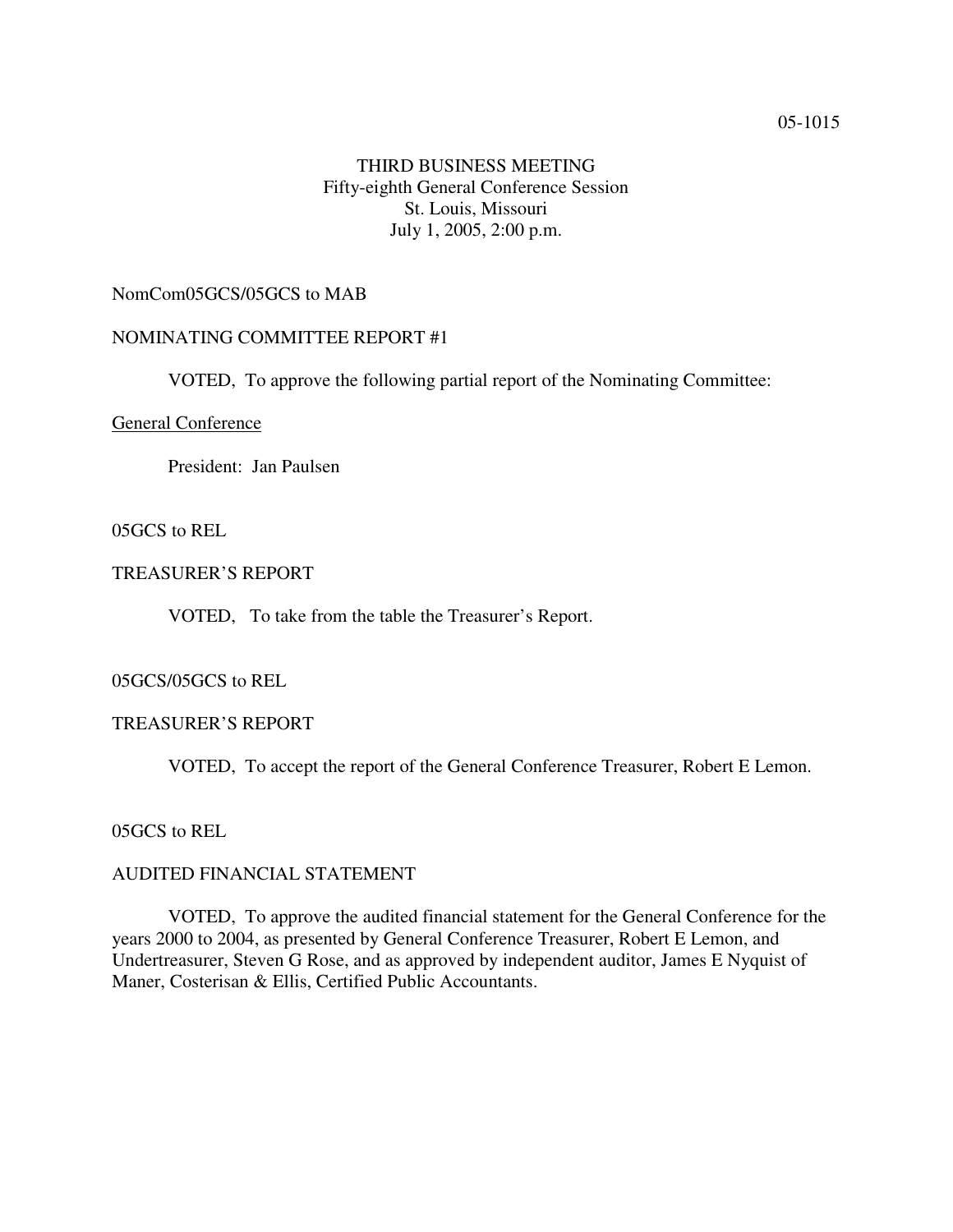05-1016 July 1, 2005, p.m. General Conference Session

### PRE/PreC/GCDO03AC/03AC/142-03G/104-04GS/05GCS to JP

## 104-05GS RESOLUTION ON THE HOLY BIBLE (Resolution on the Holy Scriptures)

VOTED, To approve the Resolution on the Holy Bible, which reads as follows:

Resolution on the Holy Bible

As delegates to the 2005 General Conference Session in St Louis, Missouri, we reaffirm the centrality of the Scriptures in the message and life of the Seventh-day Adventist Church. In them the beauty, love, and grace of our Lord Jesus Christ are revealed and offered to us as a gift of salvation through faith in His atoning sacrifice. Through them God reveals Himself to us, conveying an authentic expression of His character, a true conception of the nature of reality, a reliable record of His acts, a revelation of His purpose, and an expression of His loving will for us. The Scriptures constitute our supreme rule of faith and practice and the standard by which all teaching and experience is to be tested. Their divine origin invests them with an authority and a message that is relevant to and transcends all cultures and can satisfy our deepest needs.

Given the unique nature and importance of the Scriptures and the manifold benefits their systematic study brings to the Church, we the delegates of the General Conference in Session appeal to all Seventh-day Adventist believers around the world to make intentional provision in their daily routine for regular, prayerful reading of the Scriptures. Moreover, because biblical truths are for the benefit of all, especially those who will come to Christ, we urge every believer to actively seek ways to share the message of the Scriptures with others in order to prepare the world for the soon coming of our Lord.

05GCS to JP

# 105-05GS RESOLUTION ON THE SPIRIT OF PROPHECY

VOTED, To table the document, Resolution on the Spirit of Prophecy.

#### NomCom05GCS/05GCS to MAB

#### NOMINATING COMMITTEE REPORT #2

VOTED, To approve the following partial report of the Nominating Committee: